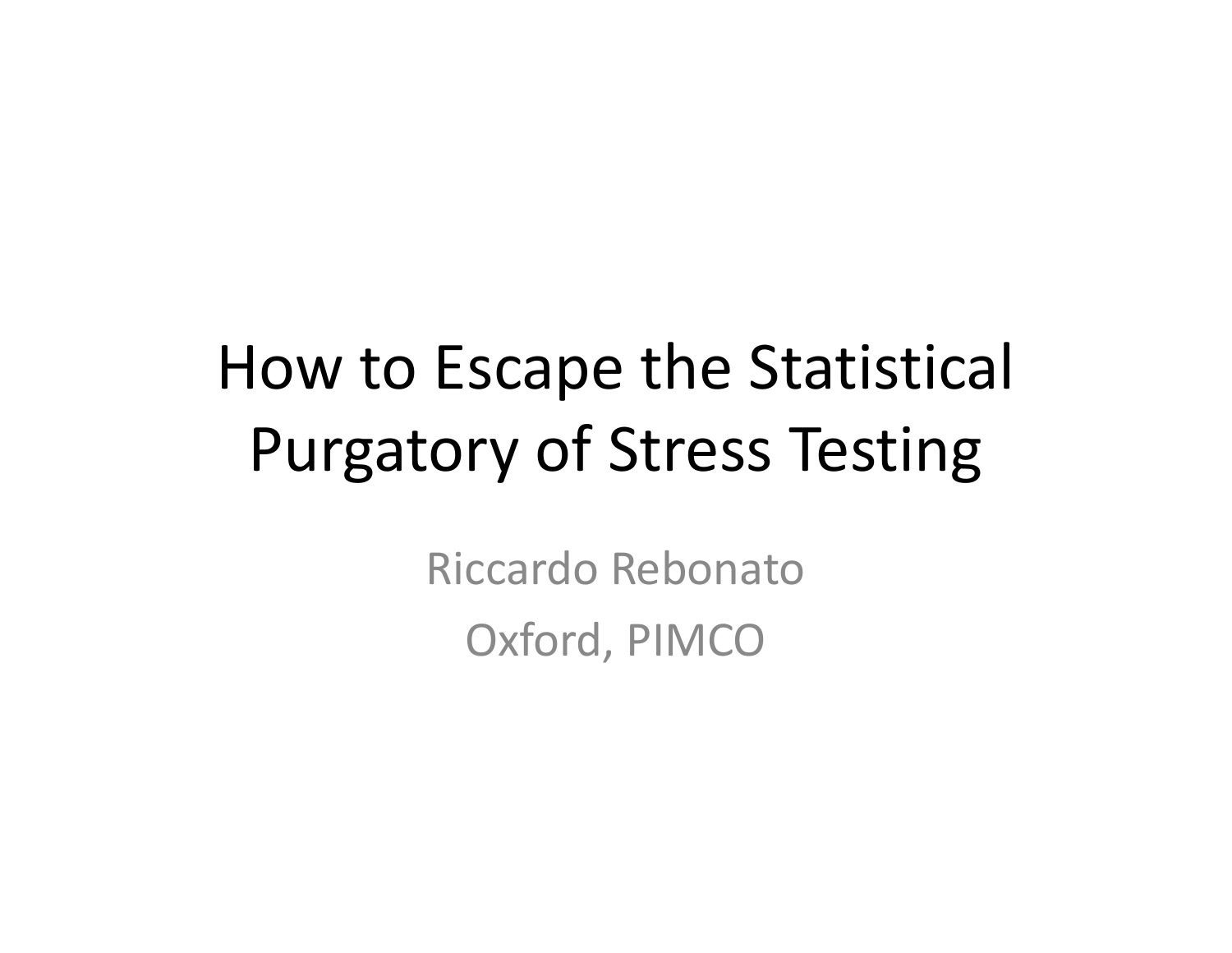## Berkowitz' statistical purgatory

- Stress testing is about imperfect predictability. When it comes to imperfect predictability, dealing with the 'known unknowns' is relatively easy. What is far from easy is dealing with the rare, atypical, unprecedented events that do not lend themselves to traditional statistical analysis, yet can create havoc to portfolios, businesses, economies (and lives): the break-up of the Euro, a geopolitical event, a global pandemic.
- These are the dismal shores of scenario analysis and stress testing. Why dismal? Because traditional stress testing has inhabited the awkward land of the unquantifiably possible, and this lack of quantifiability has greatly hampered its acceptance – and, indeed, its usefulness. Switching to Berkowitz's (1999) metaphor, '*stress testing is in a statistical purgatory. We have some loss numbers, but who is to say whether we should be concerned about them?*'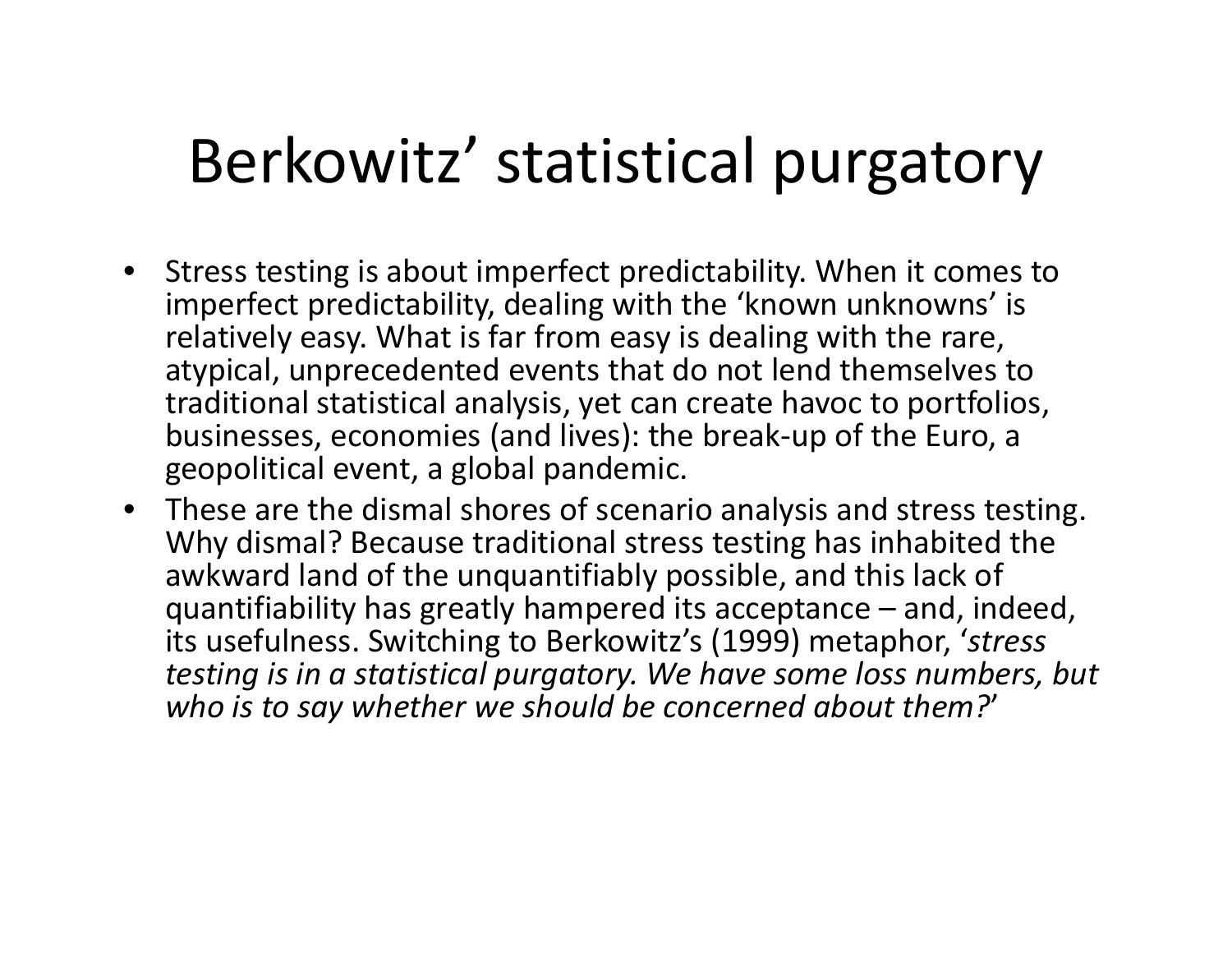# The changing landscape

- Things are beginning to change, and new ways are being proposed to escape this statistical purgatory. One of the most attractive possibilities is to harness the intuitional appeal of modern graphical methods, such as Bayesian nets, with the power of causal connection afforded by structural models – and, indeed, by the way the human mind naturally works.
- The children of this marriage are
	- (literally) a 'picture' of the scenario at hand,
	- a logically coherent assessment of the probabilities attaching to the various outcomes, and
	- the ability to assess how dependent our results are on the assumptions we have to make about how the world works.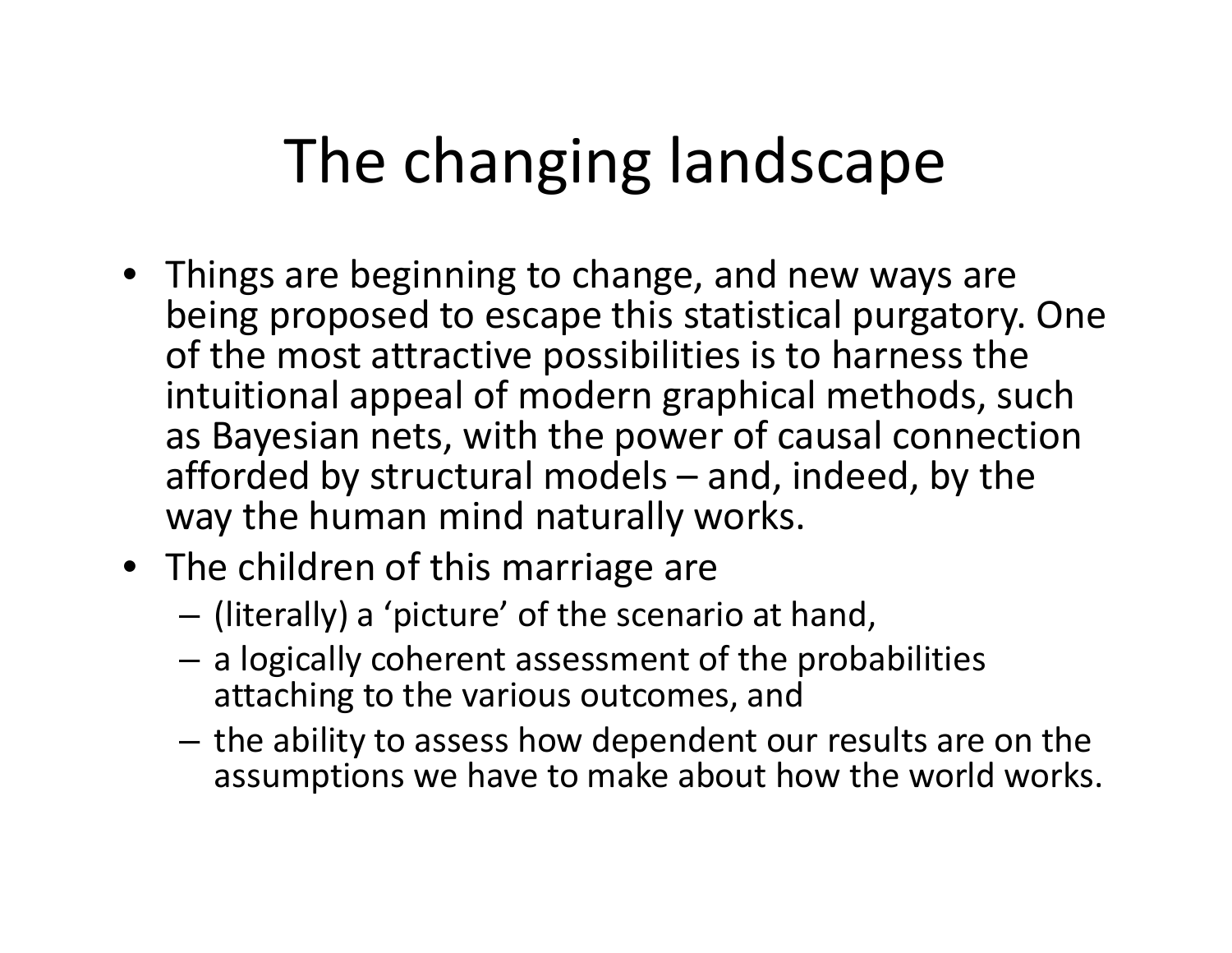# What is the proposed approach?

- First, we put **causation** squarely at the heart of our analysis. This causal information comes from our understanding, imperfect as it may be, of how the world works.
- When we adopt a purely correlation-based description we relinquish this precious information. What is worse, we force ourselves to work against our cognitive grain, which is deeply rooted in causality.
- This cannot be good. Stress testing is difficult enough as it is, and throwing away not just useful information, but our most powerful mode of thinking, is a luxury that we just cannot afford.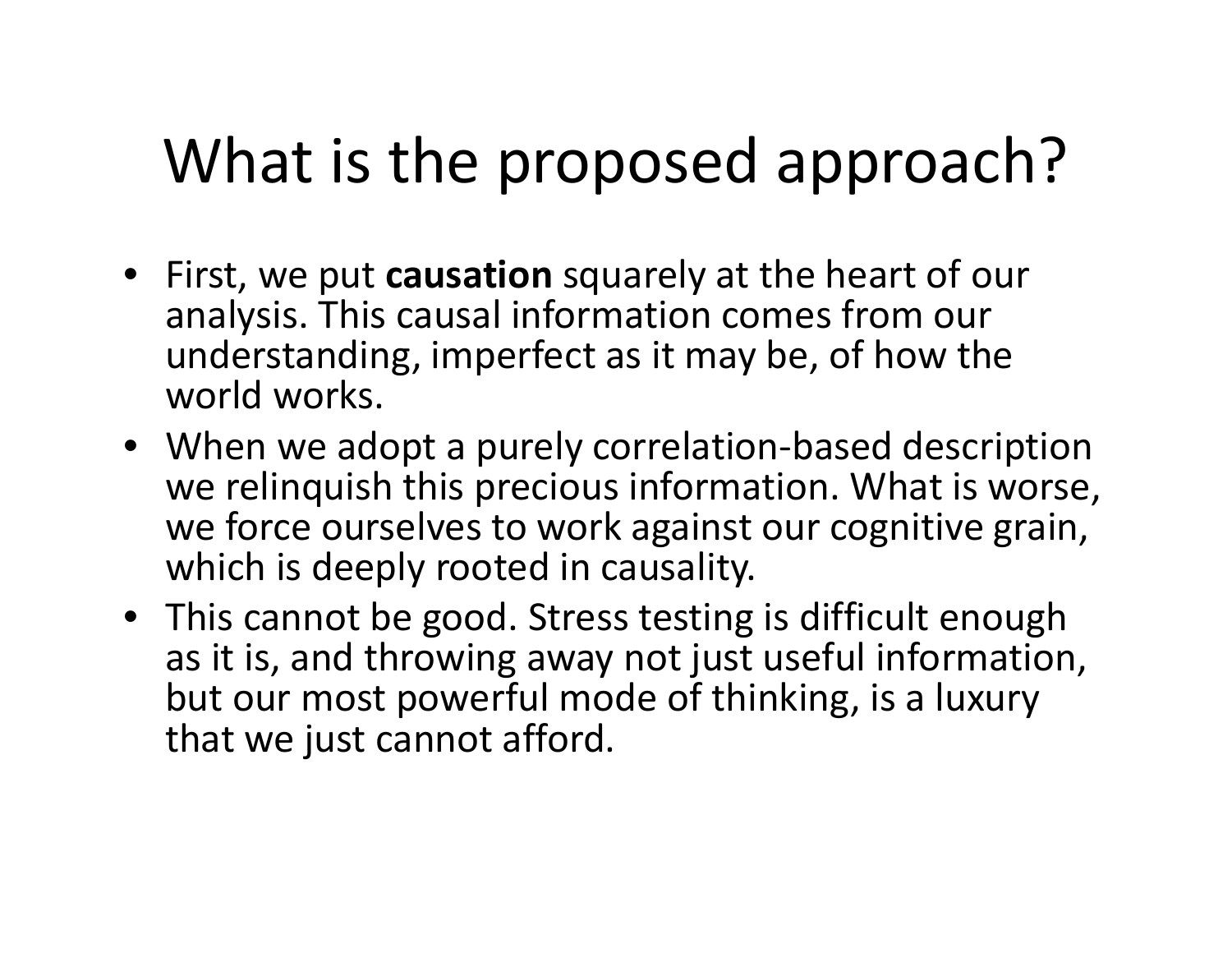- Second, we believe that, at least 'locally', codependencies are relatively stable during normal market conditions.
- These local and relatively co-dependencies can therefore be profitably extracted using traditional statistical (frequentist) techniques.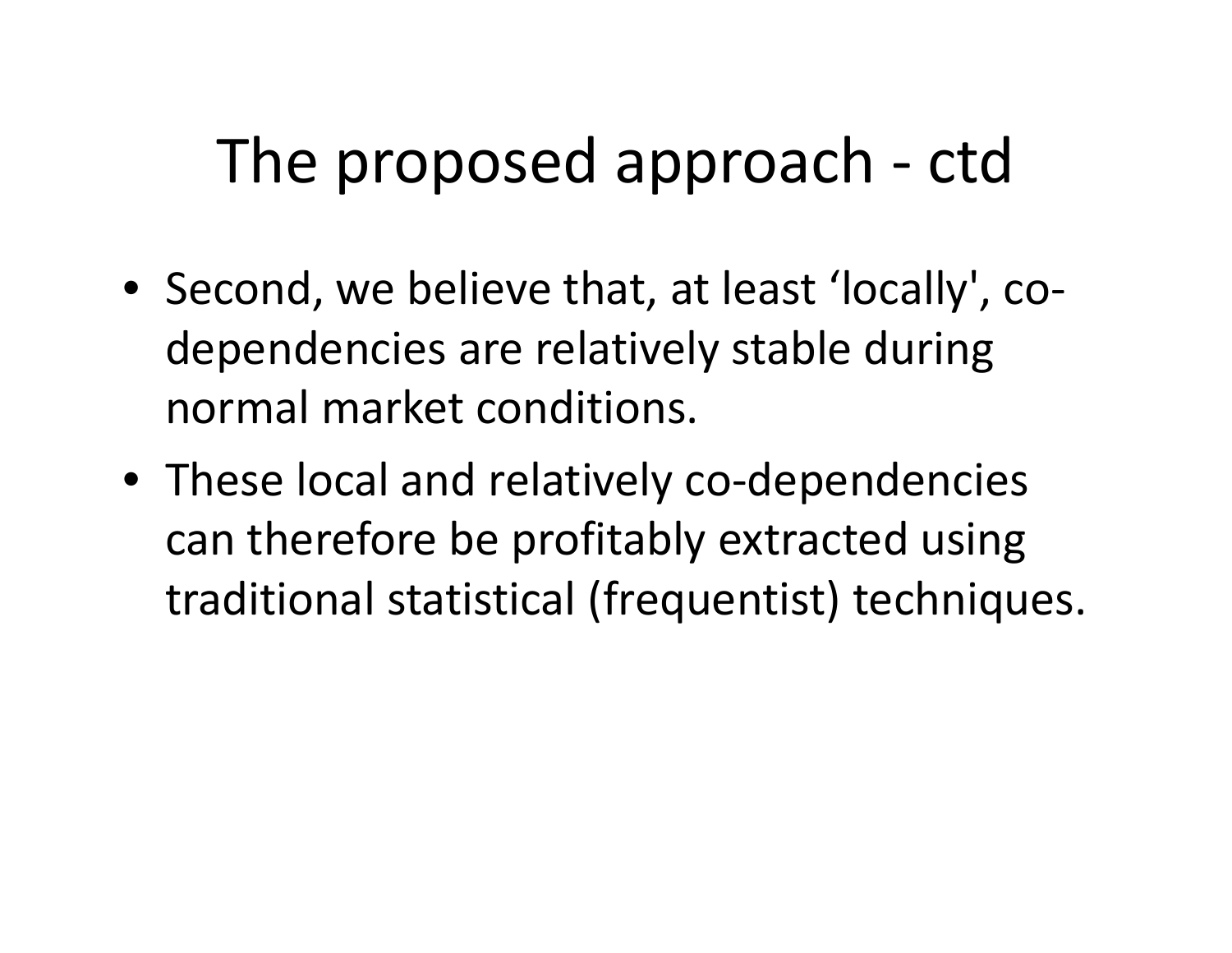• Third, we believe that in conditions of market turmoil the codependence among changes in asset prices is radically altered. With many econophysicists, we believe that extreme events are 'in a (qualitative) class of their own'.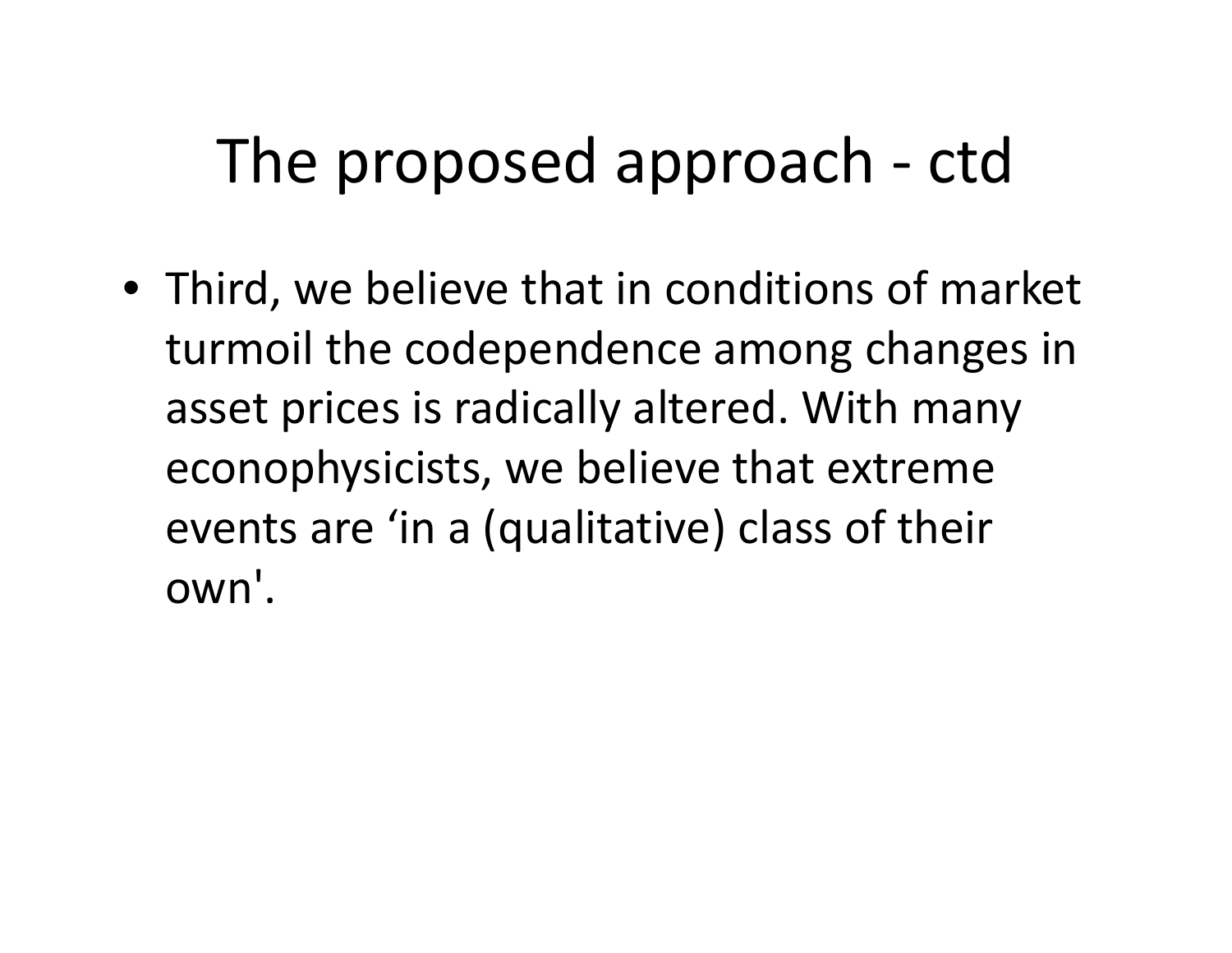- Fourth, we believe that **each crisis unfolds according to its own, idiosyncratic dynamics**. We do not assume that what happened during any one particular crisis carries a lot of information about how prices will move together in the next.
- It is not clear to us, for instance, where to find useful *statistical* (frequentist) information to guide us in modelling what would happen if the Euro were to break up.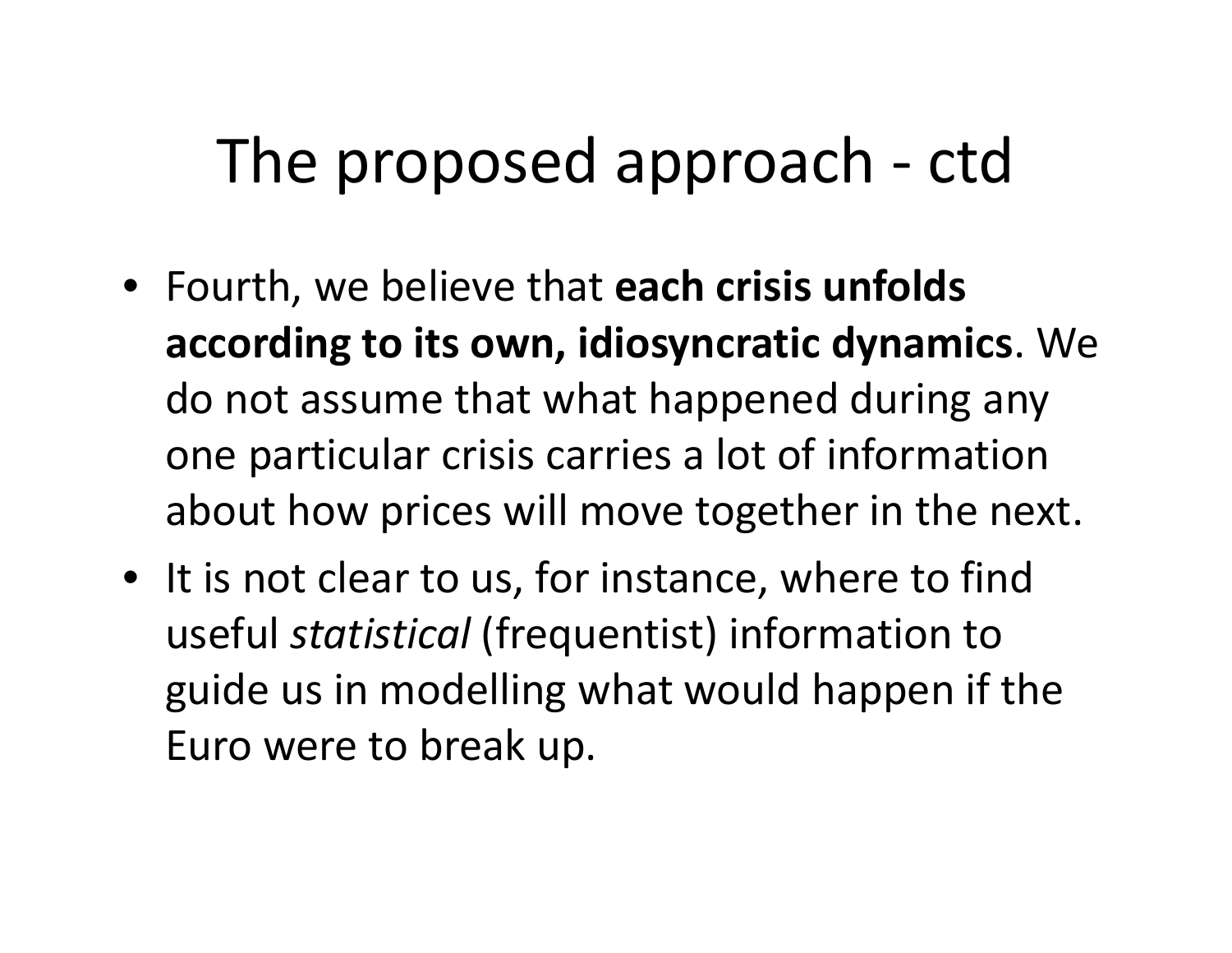- Fifth, we combine the statistical information that pertains to the normal market conditions with the information that we have extracted from our understanding of how the world may work today.
- Once this combined joint distribution has been obtained, we finally know whether we should 'worry' or not. We are beginning to escape Berkowitz's purgatory.
- *The tools we use to 'splice' the scenario-specific tails onto the business-as-usual body of the distribution are provided by the Bayesian net technology.*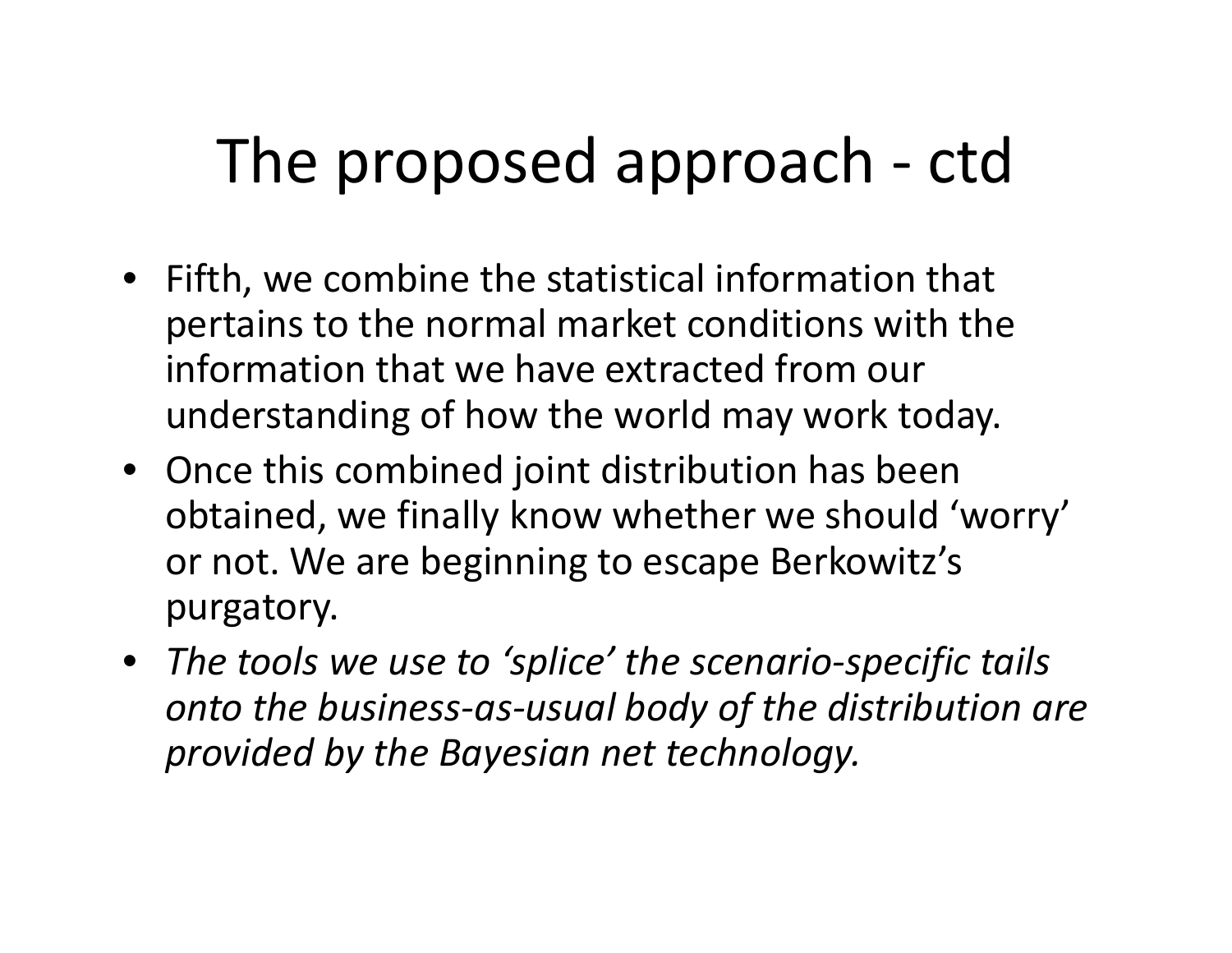#### Constraints that inform the approach

- •The first constraint is that we want our results to be intuitively understandable and challengeable by the intelligent-but-not-mathematically-versed senior professional (where 'senior professional' is a blanket term to encompass the CRO, the regulator, the Chief Investment Officer, the central banker, the CEO, etc).
- We believe that the time of black-boxes is rapidly running out both for asset allocation models and for risk management in general.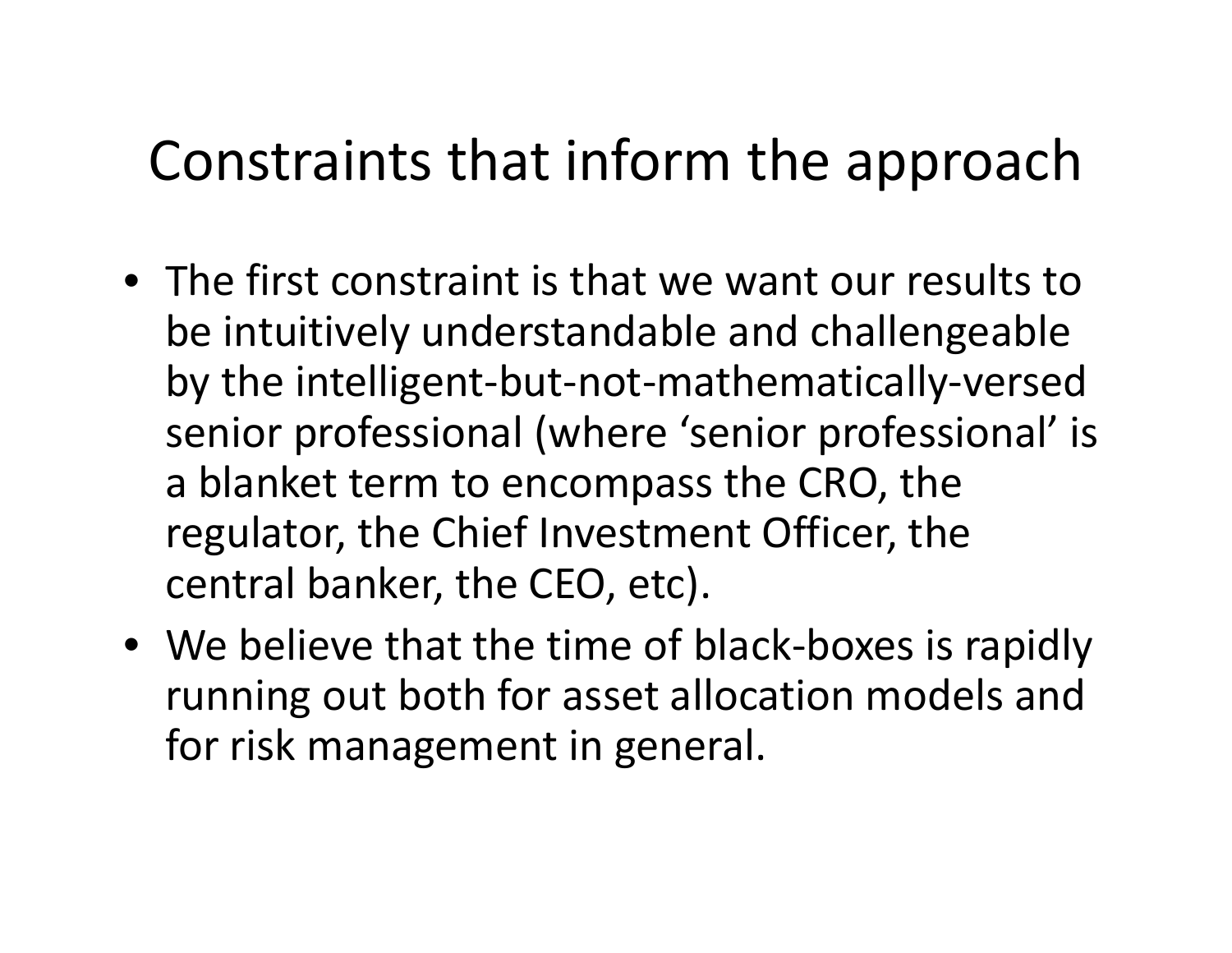- The second self-imposed constraint is the robustness of the output. We are ambitious but modest. We know that we are trying something very difficult, and we therefore want our final results to be forgiving, in the sense of not displaying a high sensitivity to small changes in the necessarily approximate inputs.
- To use a hackneyed expression, *we want to be approximately right, not precisely wrong*.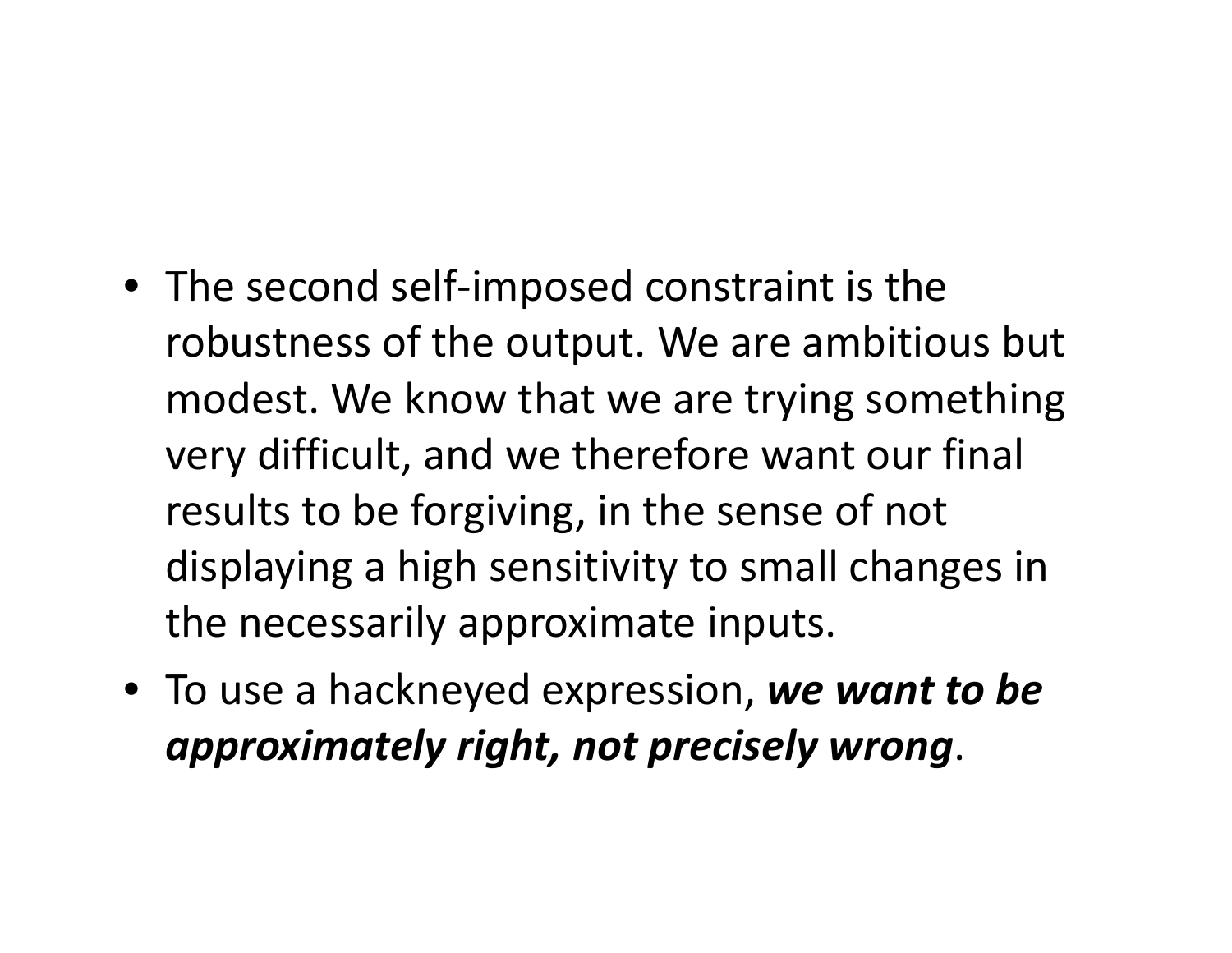## What Bayesian Nets can offer

- • Bayesian nets are unsurpassed when it comes to intuitional appeal. They have a rigorous logical and mathematical underpinning.
- $\bullet$  They allow the parsimonious factorization of a complex joint probability distribution in a handful of important conditional probabilities (ie, probabilities of the type 'If A has happened, what is the probability of B happening?').
- $\bullet$ They speak the cognitive language of the human mind  $-$  ie the language of causation.
- $\bullet$  They lend themselves to ready sensitivity analysis – which means that the intelligent-but-not-quantitative senior professional mentioned above will be able to get a feel for how much she can trust the results.
- *They give us an idea of whether we 'should worry'.*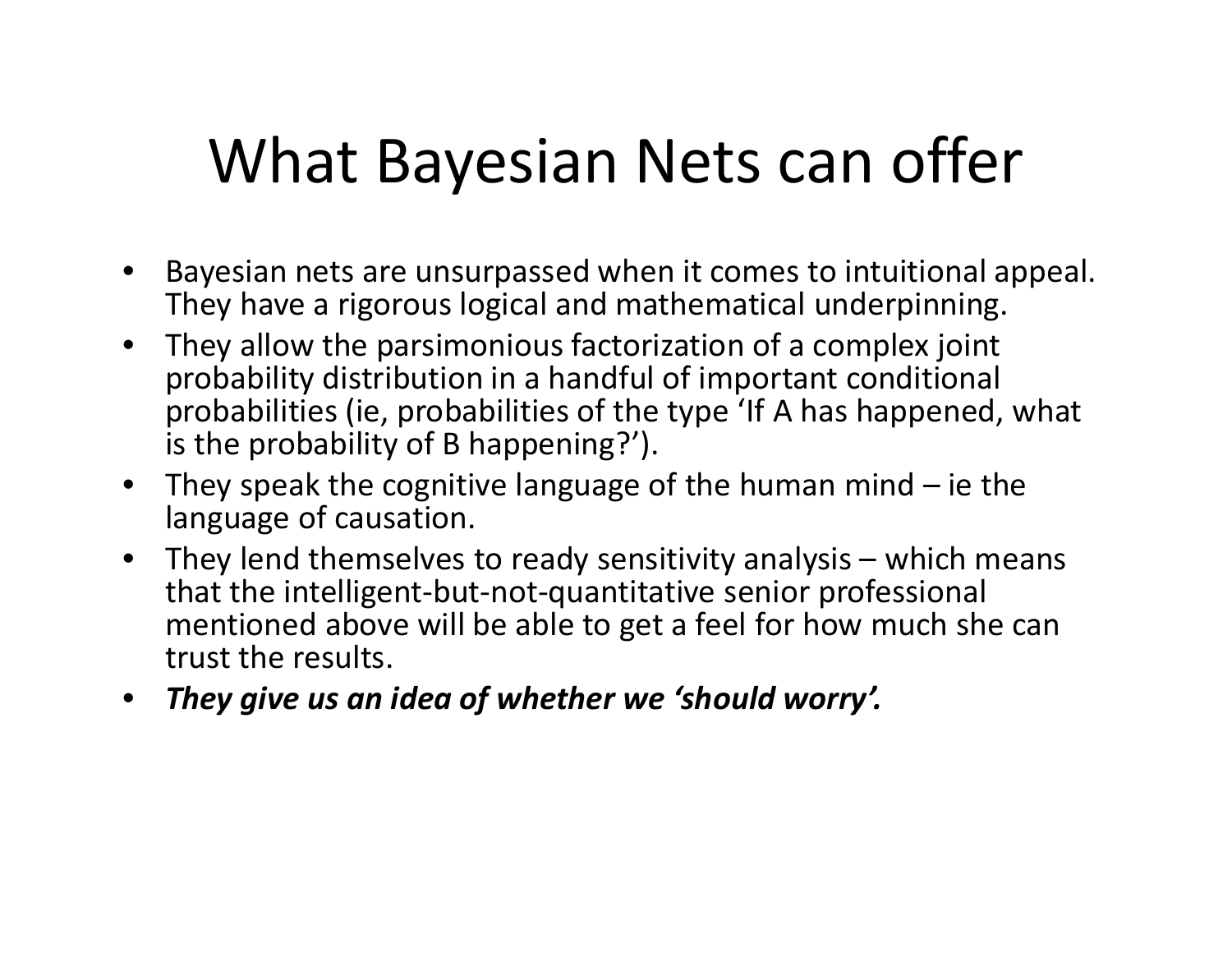# The intuition behind Bayesian nets

- Understanding the intuition behind their power is disarmingly : suppose that you are interested in the probability of John slipping tomorrow on the pavement outside his front door – this is our 'stress event'.
- The probability of John slipping will depend (*inter alia*) on whether the pavement is wet or dry. Whether the pavement is wet depends, in turn, on the probability of rain tomorrow, and on the probability of the garden sprinkler being active.
- This is shown in the Bayesian net in Fig 1, in which A represents the probability of rain tomorrow; B represents the probability of the of the sprinkler being on; C denotes the probability of the pavement being wet; and D is the probability of John slipping.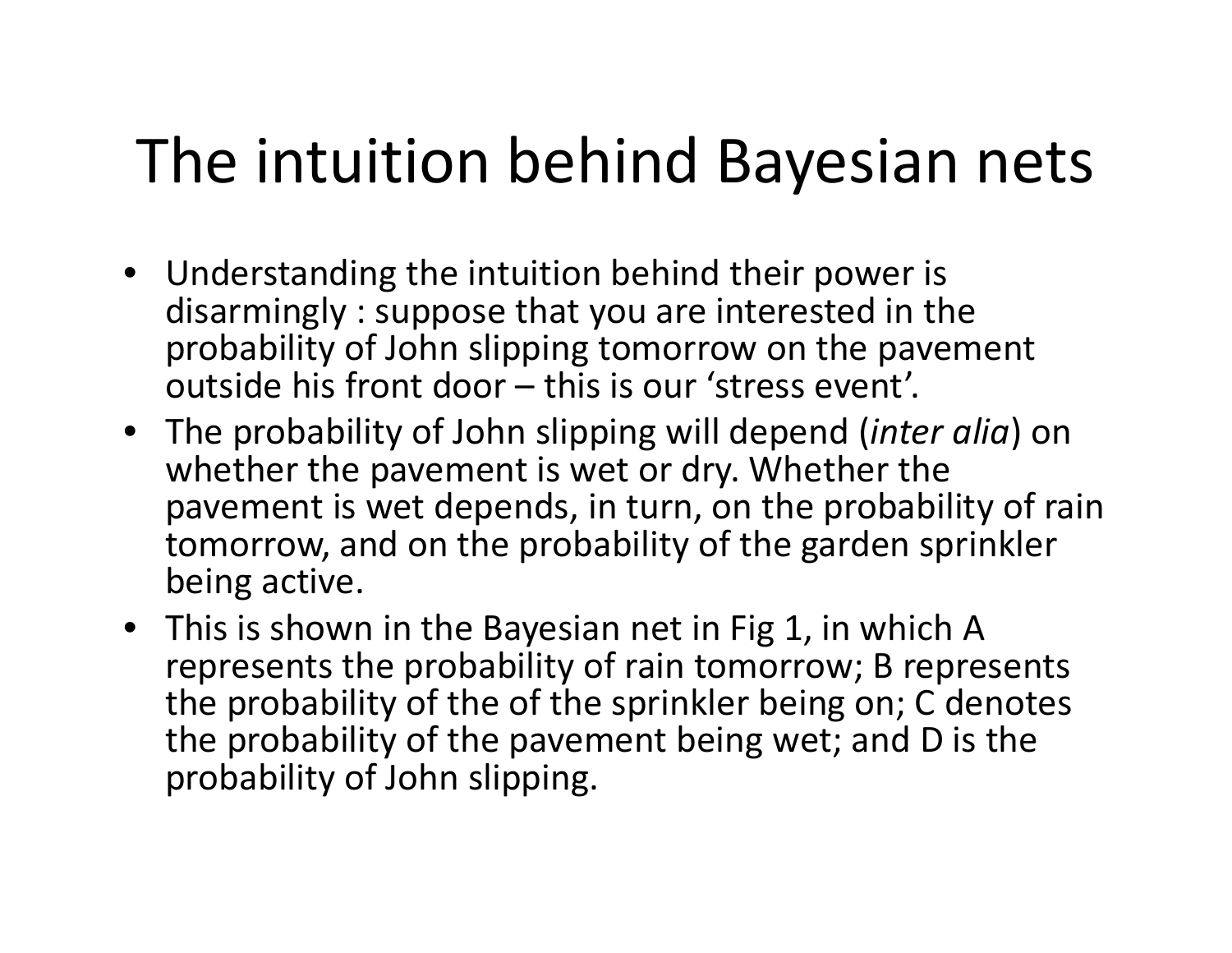### Our stress event: John slipping

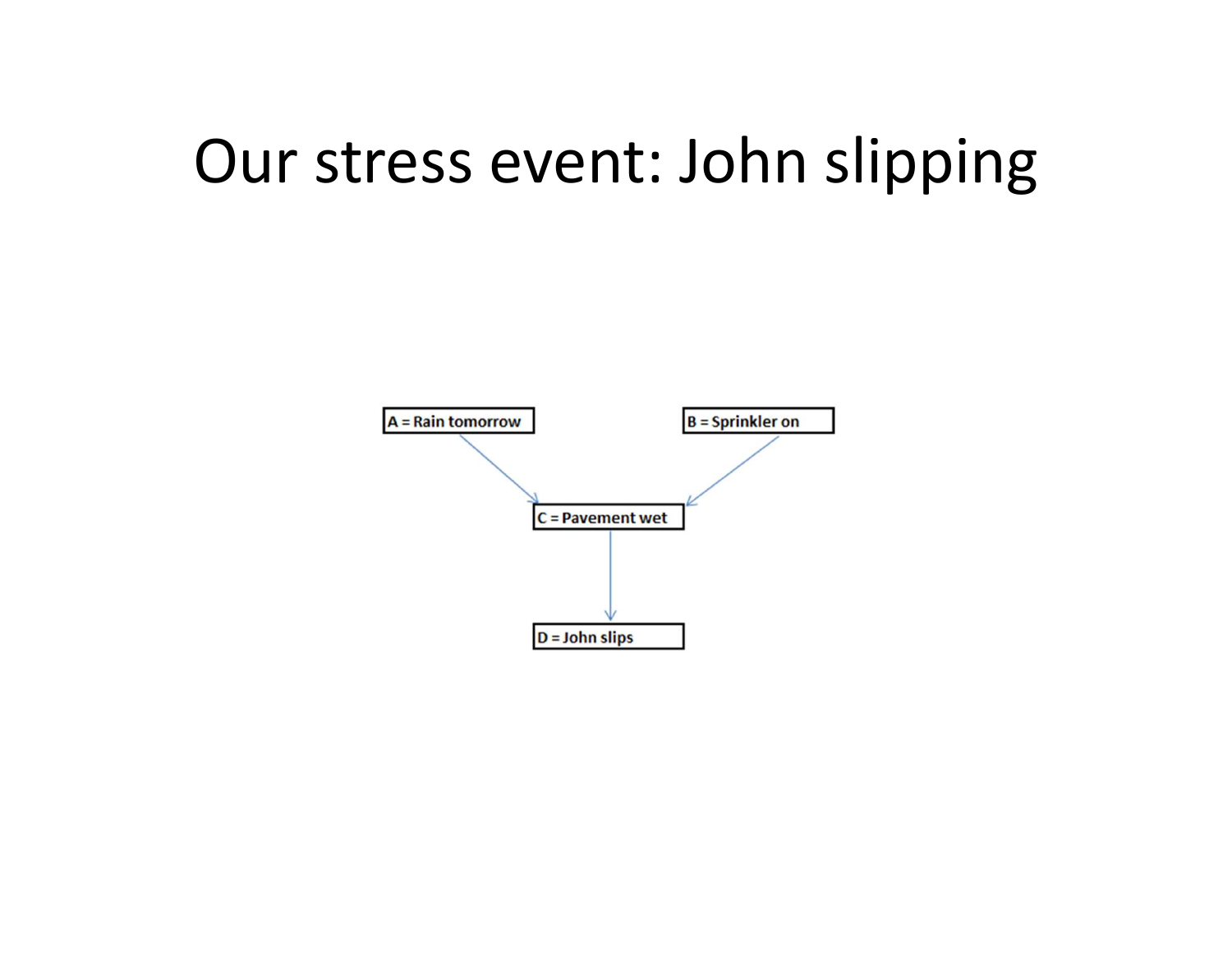### The intuition - ctd

- The central insight behind the probability factorization produced by Bayesian nets (an insight that goes under the name of *conditional independence*) is that, *once we know whether the path is wet or dry*, it does not matter if it is wet because of the rain or because of the sprinkler.
- The wet/dry status of the path contains all the necessary information needed to determine the probability we are interested in  $-$  the variable "John slips" is 'screened' from the variables rain and sprinkler by the variable "Pavement wet".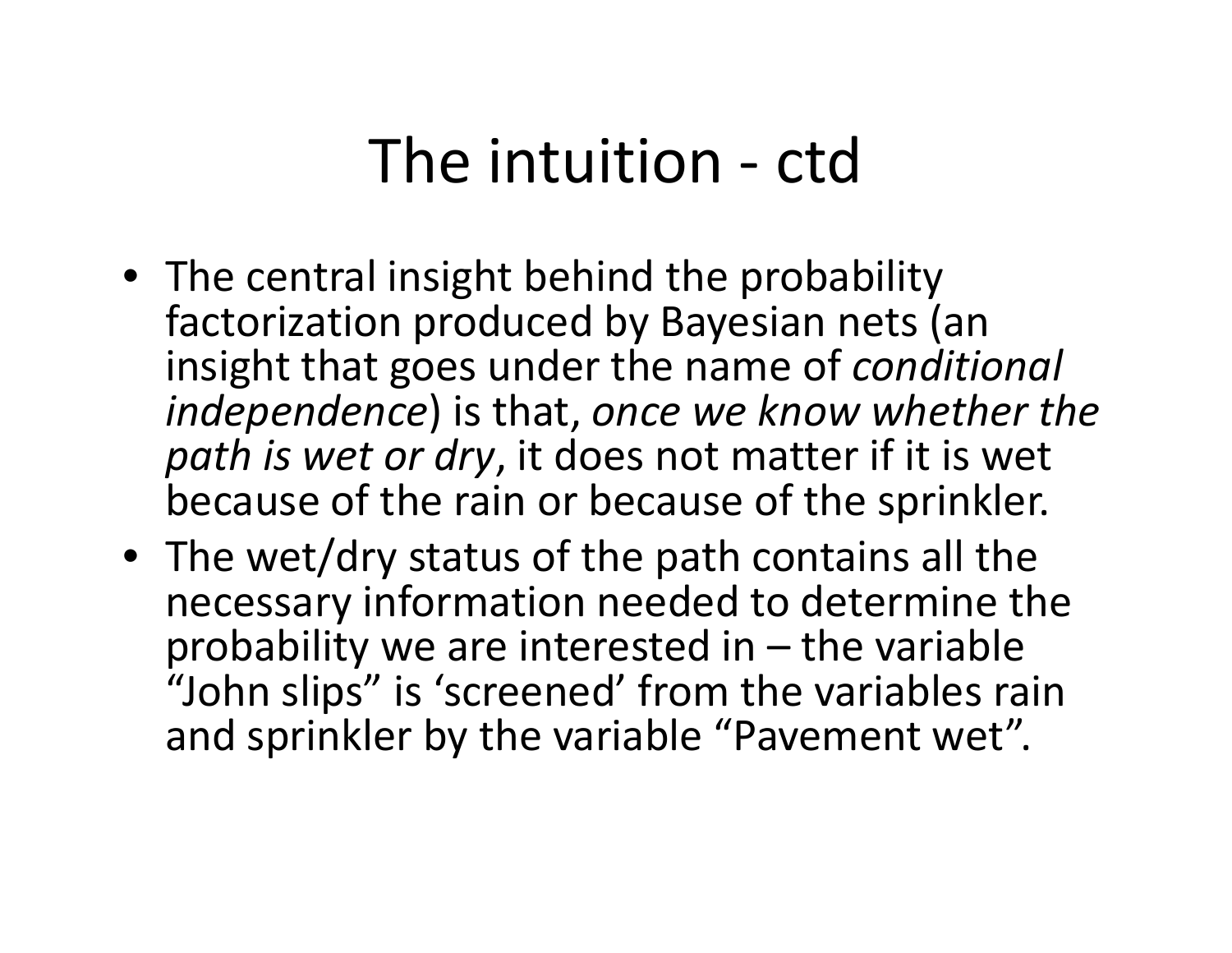### A more interesting example

• If the simplification in the cognitive and computational burden required to arrive at the probability we are interested in seems in this case rather underwhelming, one may care to ponder on the advantages associated with a more complex scenario, such as the one depicted in Fig 2.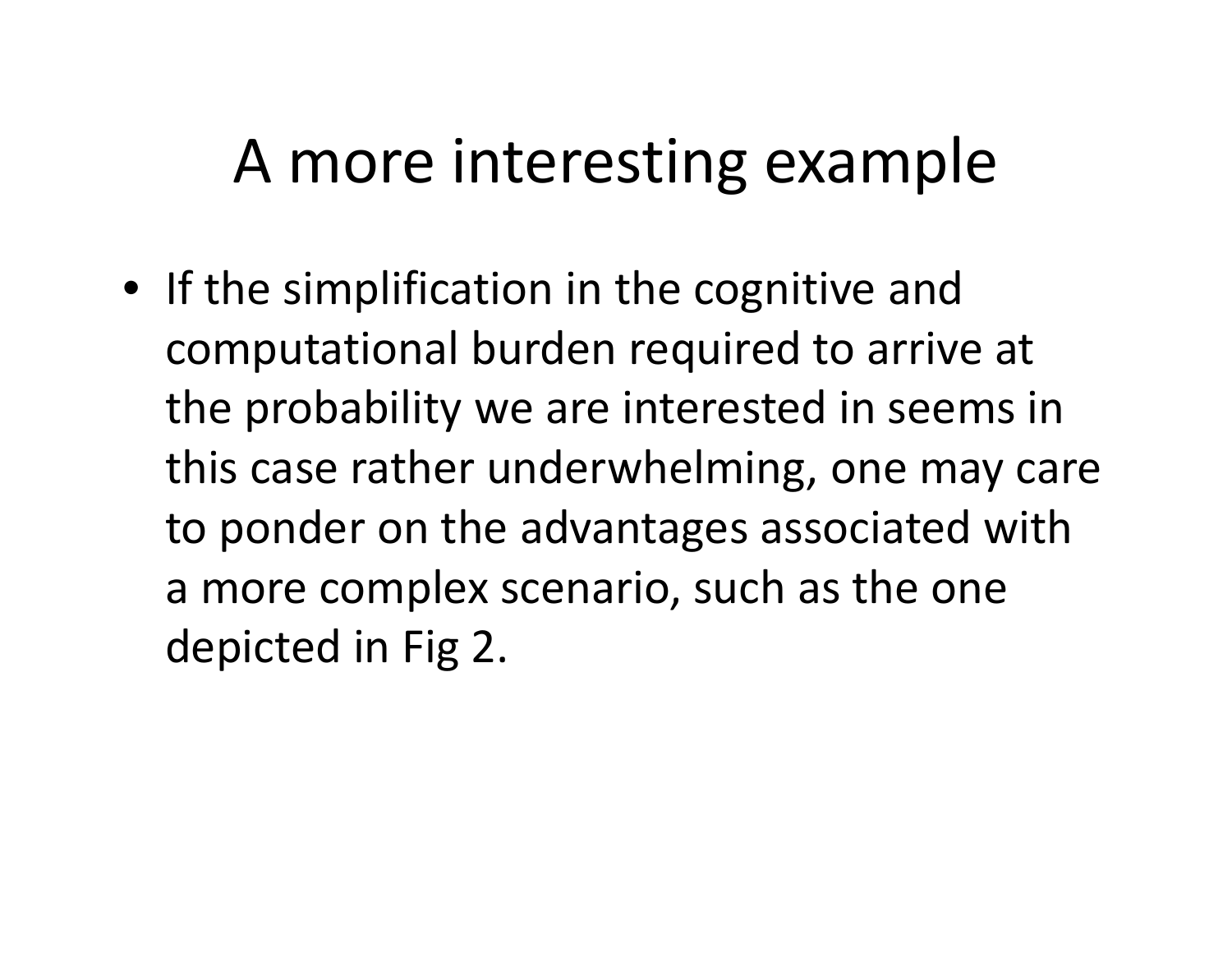#### A more interesting example

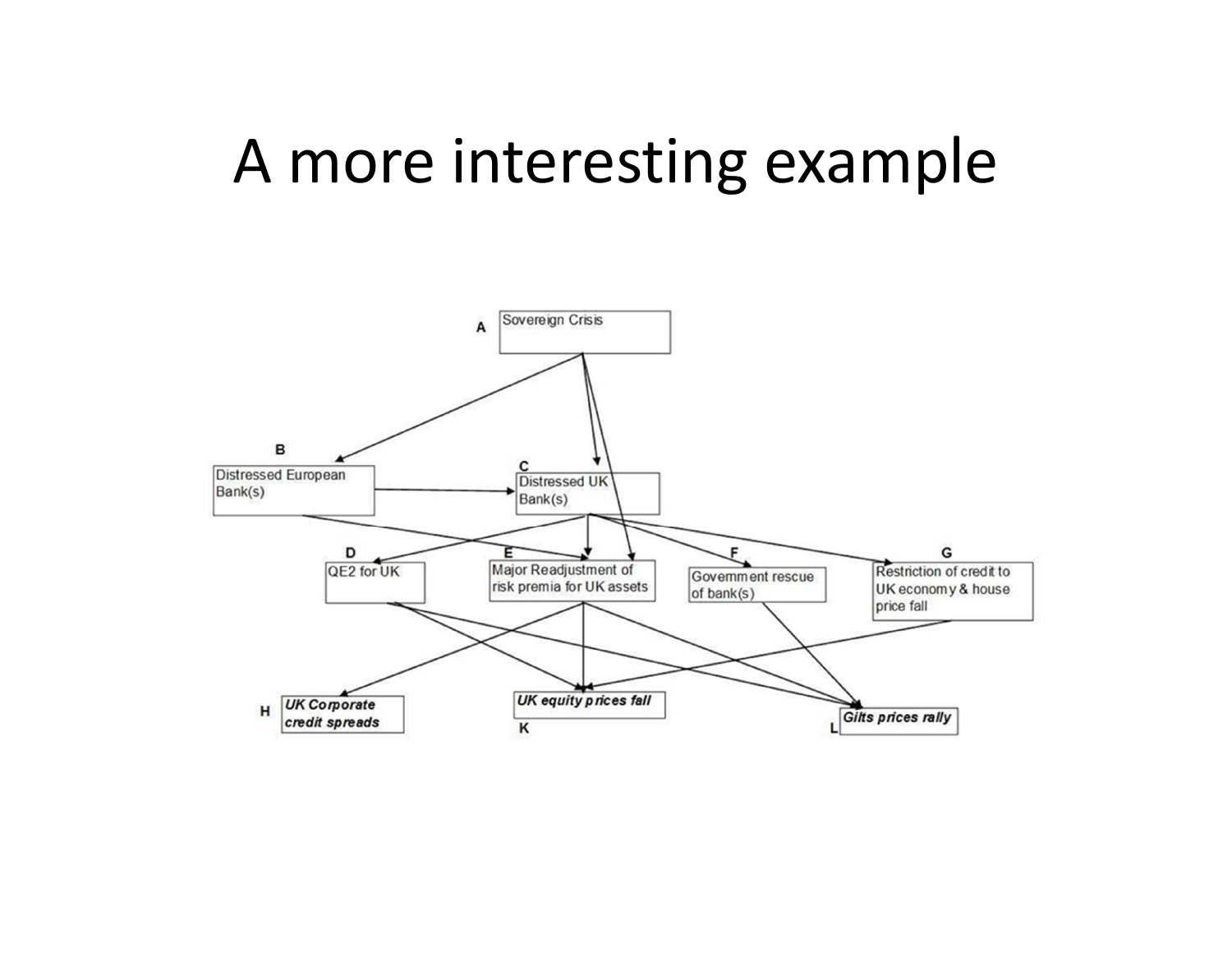# Rebutting the objections

- One objections often raised is that Bayesian nets require the assignment of (supposedly difficult to specify) conditional probabilities. But consider the following.
- You would be probably hard pressed if asked to provide the probability of you being hit by a car tomorrow.
- You would find it no easier to assign the probability of ending up in hospital tomorrow.
- However I think you can safely venture a guess of 40-60 per cent for the probability of you ending up in hospital, *given that you have been hit by a car*.
- Once again, when used in the causal direction, **conditional probabilities are natural and cognitively 'easy' to assign**.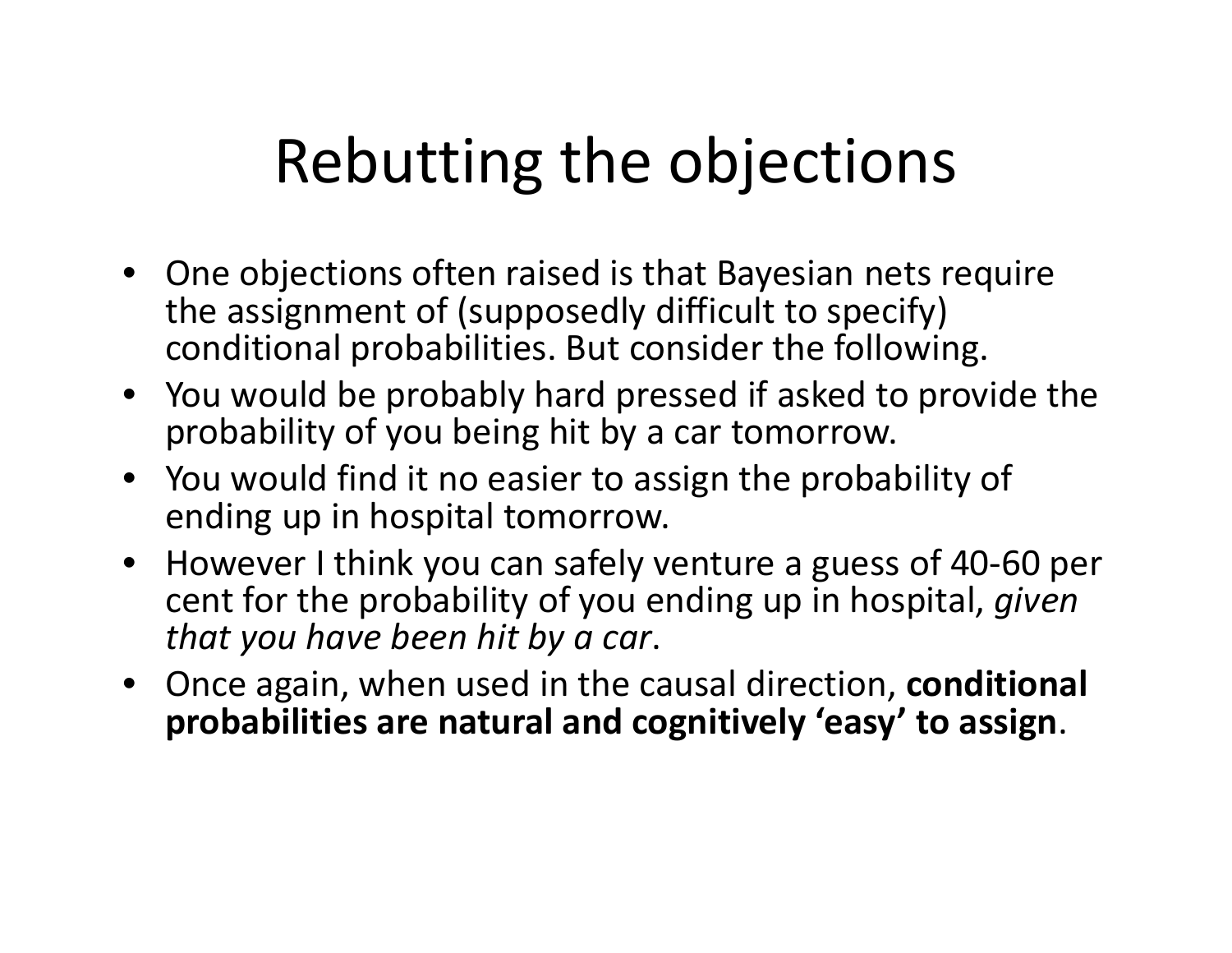# The subjective nature of the inputs

- Of course, many (or most) of the conditional probabilities a Bayesian net requires are subjective in nature.
- **The agnosticism of the approach as to where the probabilities come from, should, however, be seen as an advantage, not a drawback.**
- This is because the user of the net is unshackled by the constraints of a statistical (frequentist, past-data-based) approach that is of little or no use to analyze novel situations: where would we look up in our data series, for instance, if we wanted to glean information about what would happen if Greece left the Euro next Monday?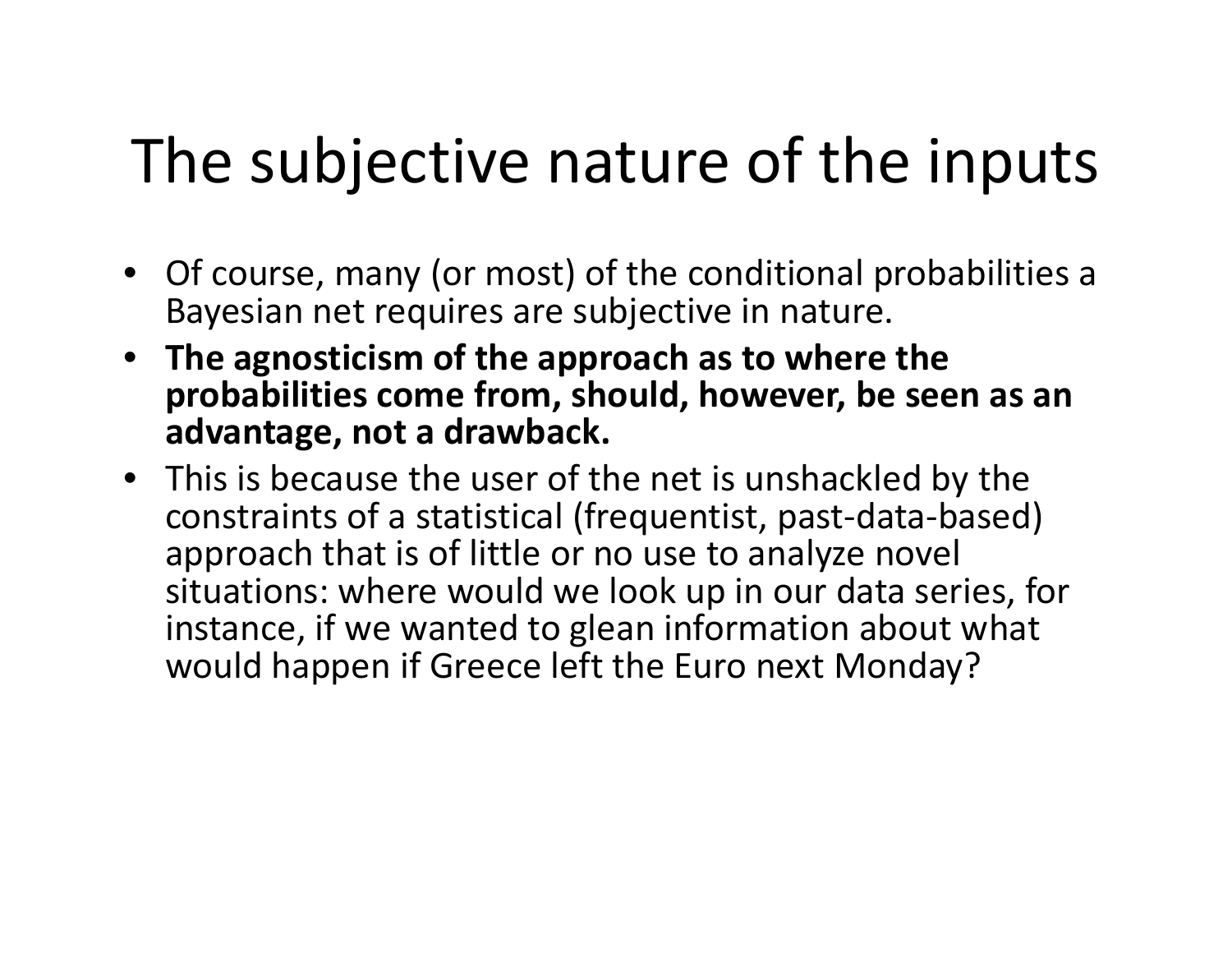#### Sensitivity to subjective probabilities

- •Subjective probabilities, by their very nature, never attain the same precision frequentist probabilities can. Fortunately, **it is very easy to asses the sensitivity of the output from a Bayesian net to its uncertain input probabilities**.
- In the left panel of Fig 3 we show the perturbation of an input conditional probabilities for a 3-standard deviation shock: so, for instance, a 50 per cent input conditional probability will lie between approximately 30% and 65% in 99.7% of the simulations.
- The panel on the right then shows the uncertainty in the outputs joint probabilities generated by the uncertainty in the inputs conditional probabilities.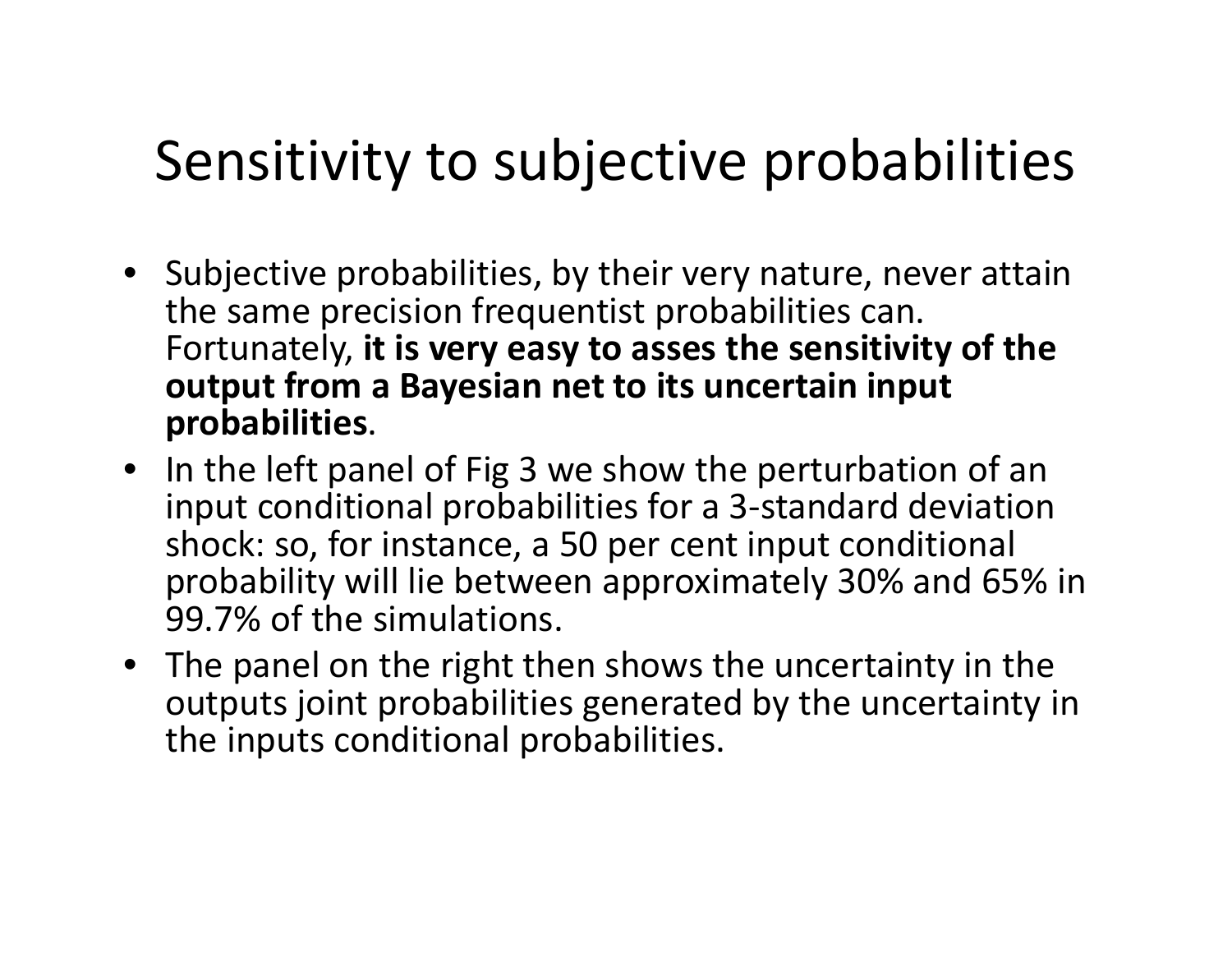#### Sensitivity analysis

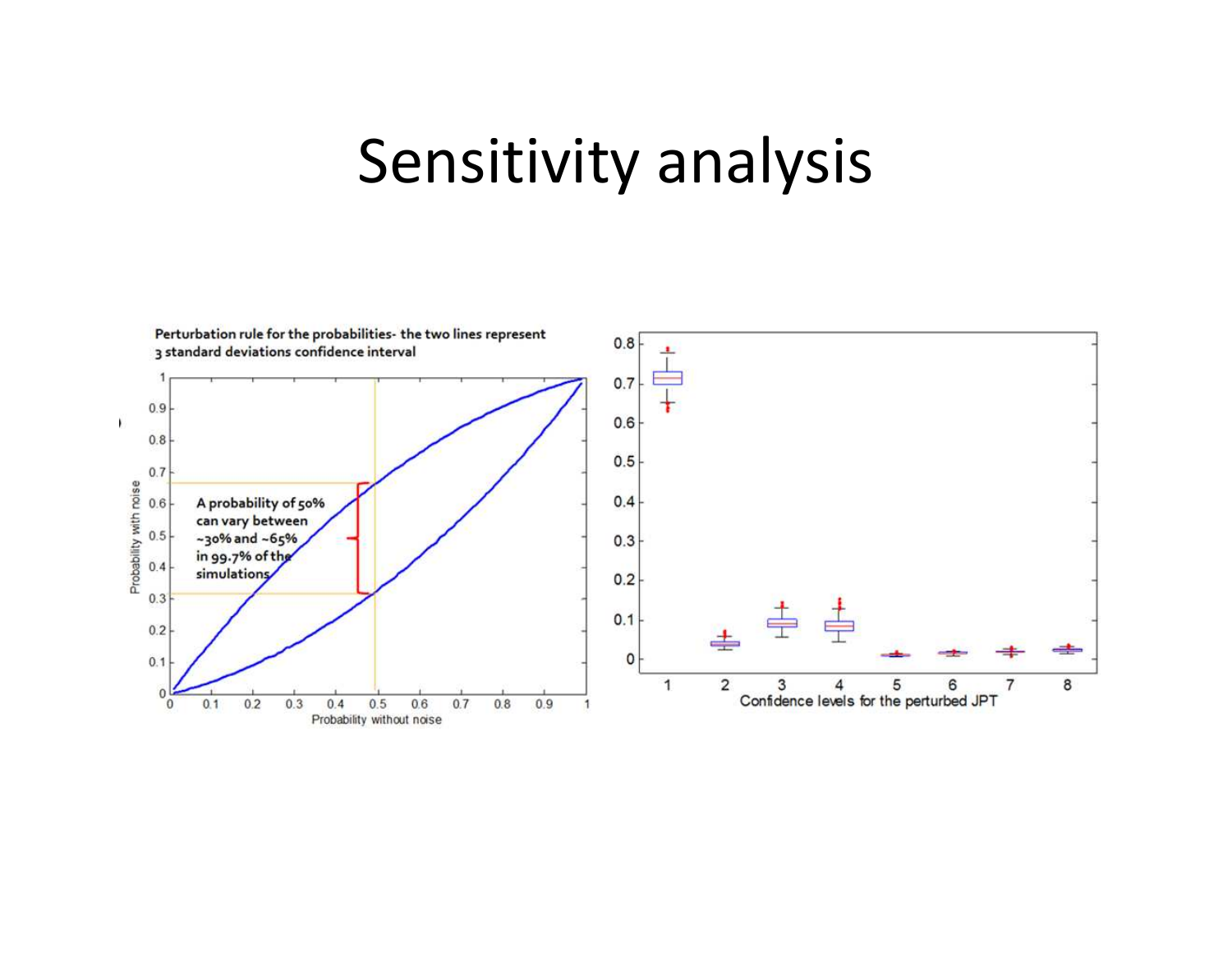#### Focussed dependence on the inputs

- But there is more: when one perturbs the uncertain input conditional probabilities one, of course, obtains different output probabilities for the scenario of interest. In principle, changing every input conditional probability changes the answer we are interested in.
- However, as Fig 4 shows, for a reasonable and realistic net, *only a handful* if input probabilities (those labelled in red) significantly affect the answer.
- The Bayesian net tool shows with great clarity the input conditional probabilities that must be carefully assessed when building the net.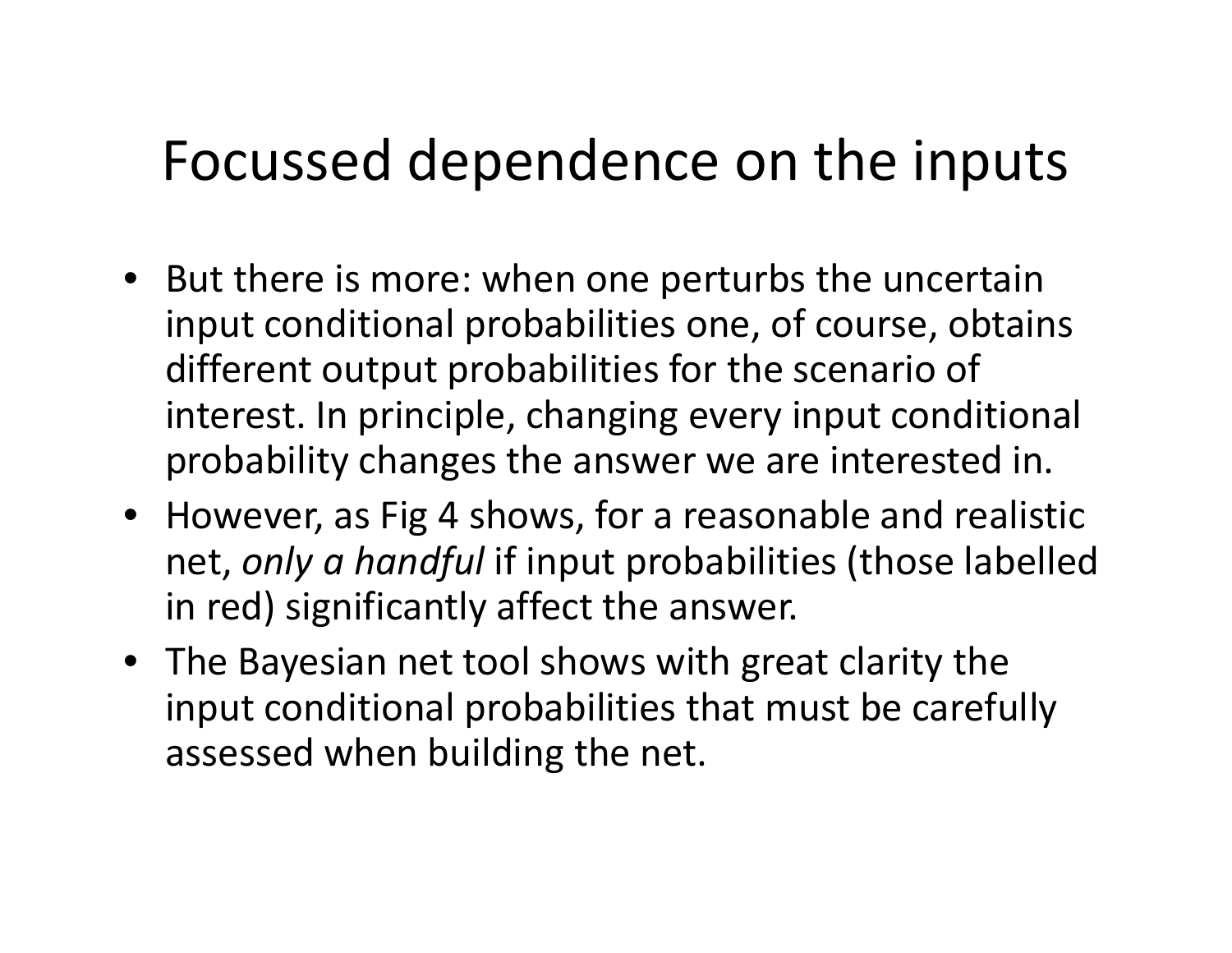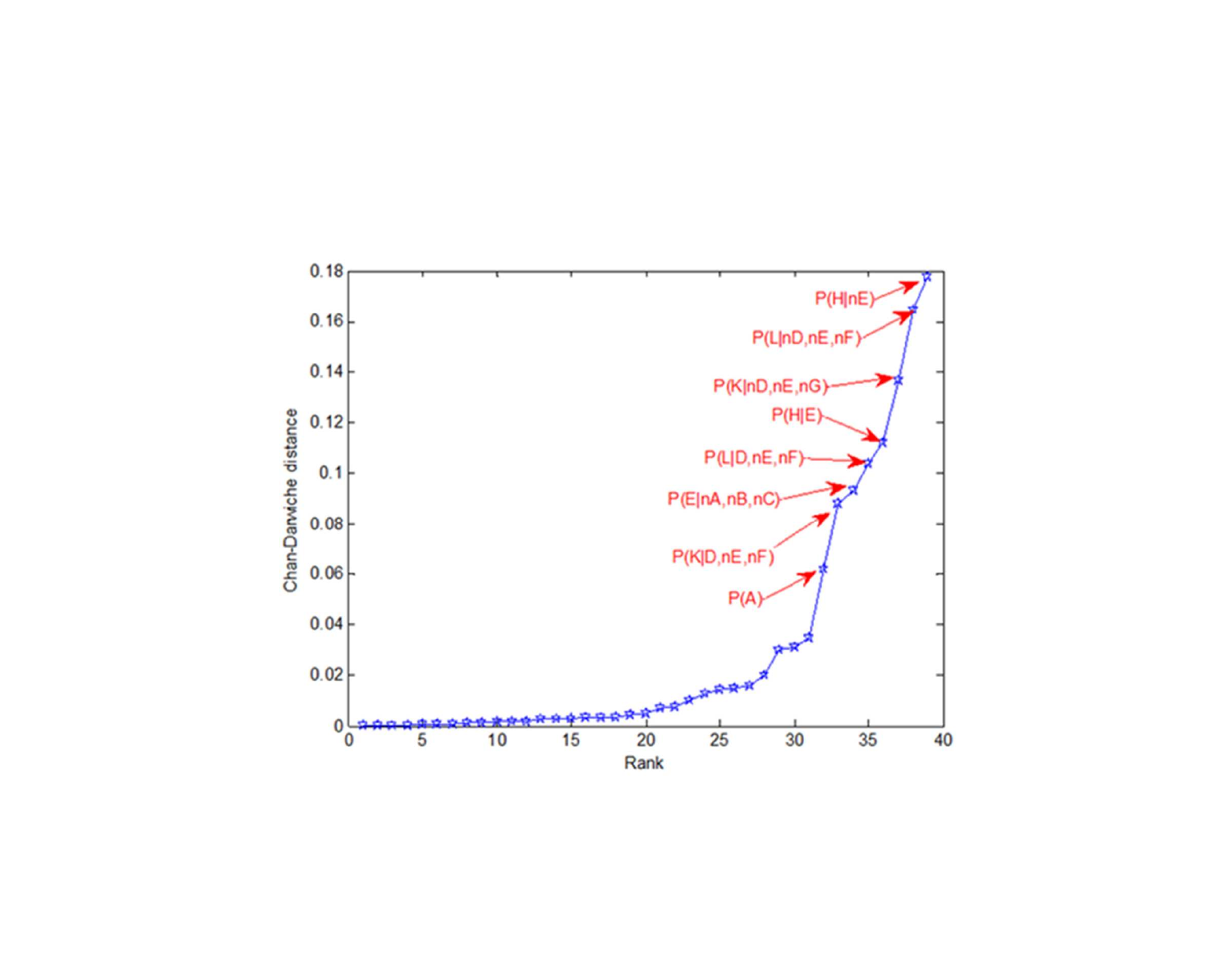## Focussed dependence - ctd

- *These* are the essential quantities the answer depends on, and *these* are therefore the few but important quantities the senior decision-maker will do well to focus on in analyzing the output of the stress test.
- *Bayesian nets lay bare with unparalleled clarity what the ultimate drivers of a scenario really are.*
- Most importantly, by doing so, they point to the 'neuralgic' pressure points of a portfolio, thereby enabling **focussed** and **targeted** remedial action.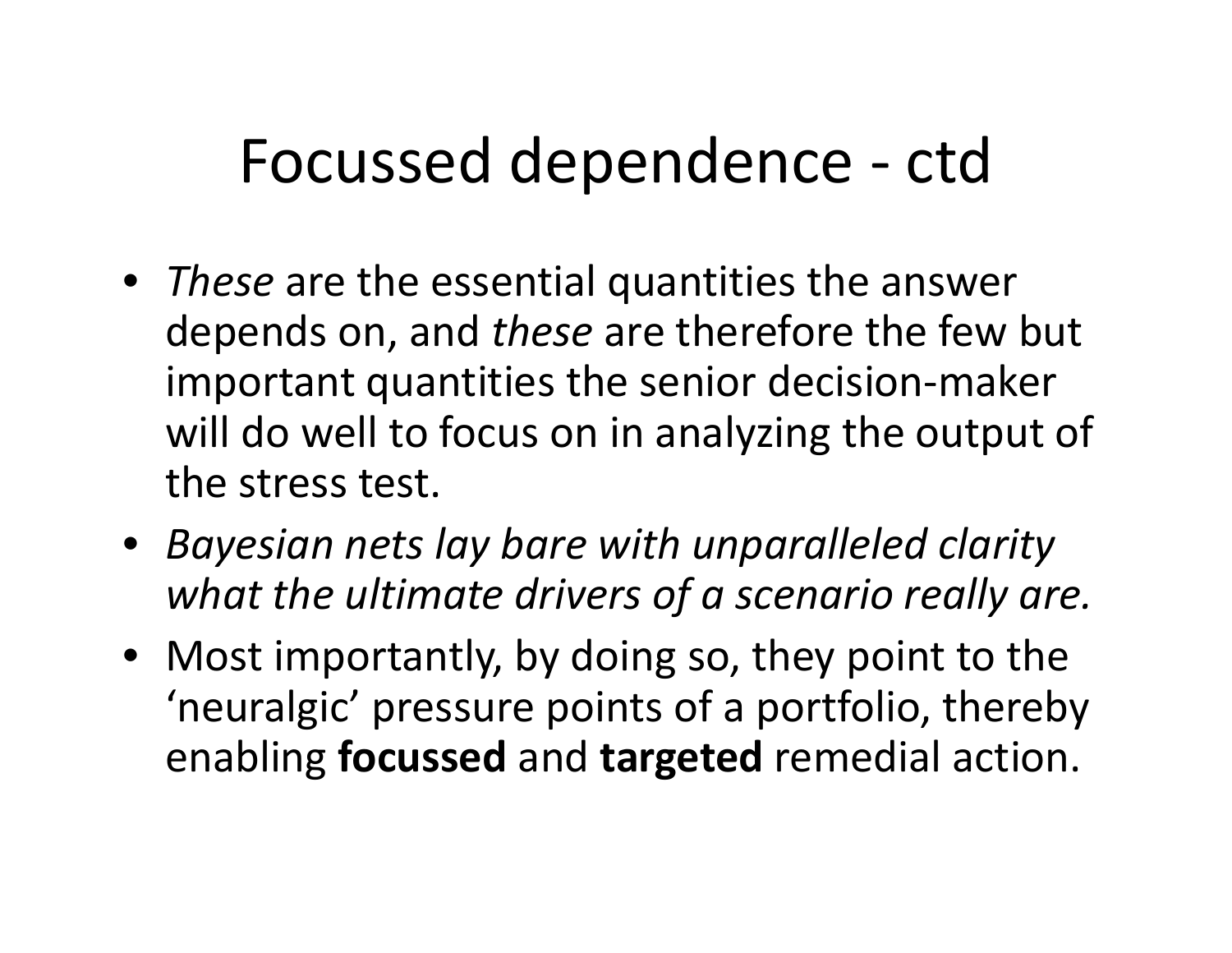### Conclusions - <sup>1</sup>

- Both the industry and the regulators are paying more and more attention to stress testing. To mention one important document, in May 2009 the BIS issued the *Principles for sound stress testing practices and supervision*, which deals with the use of stress testing and its integration in risk governance.
- In particular, under Pillar 2 (the supervisory review process) it says: "supervisors should examine a bank's stress testing results as part of a supervisory review *of both their internal capital assessment and its liquidity risk management*".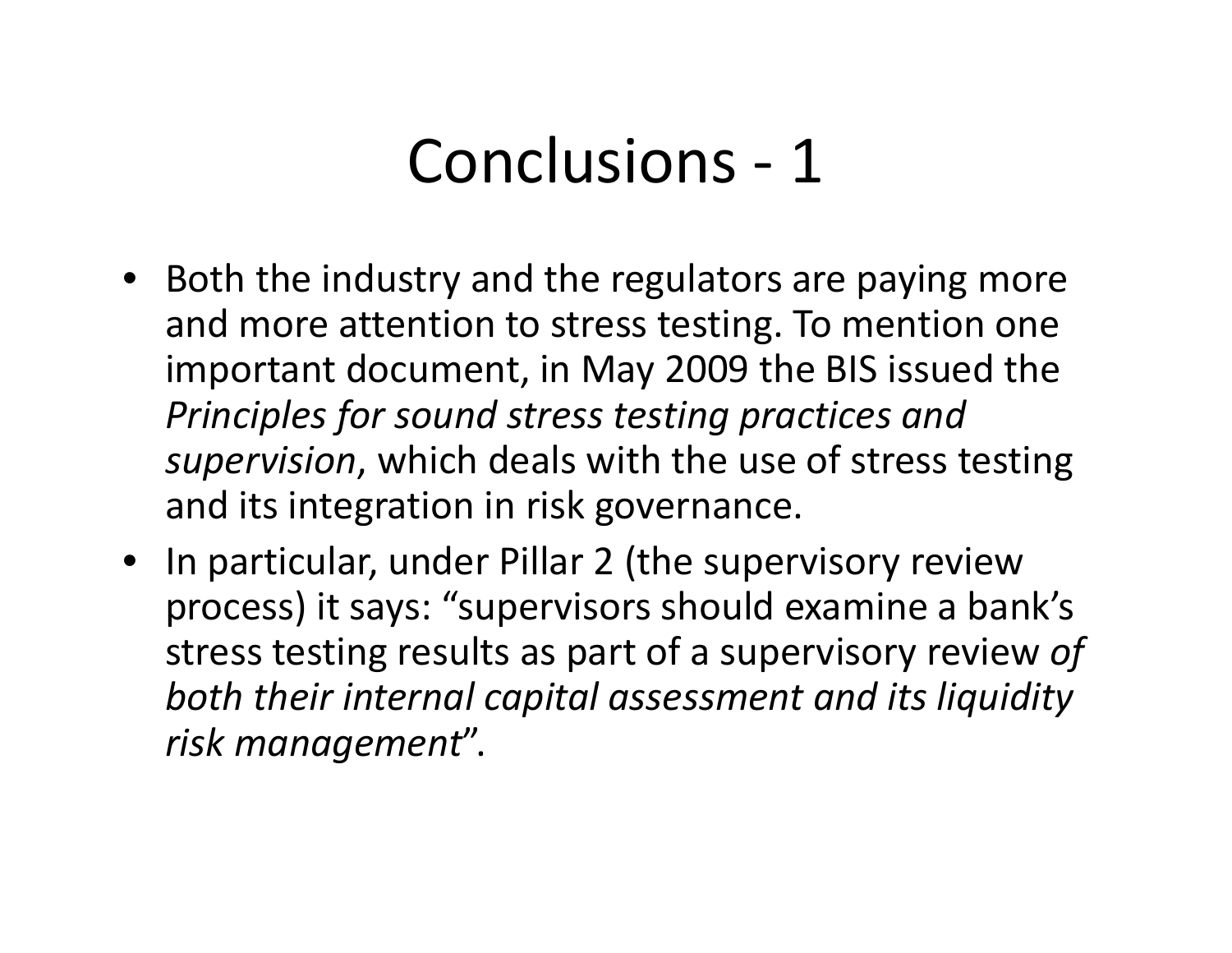### Conclusions - <sup>2</sup>

- A stress-test-based review of capital adequacy and liquidity resilience can only be achieved if stress testing exits Berkowitz's purgatorial state – if, that is, an approximate, but orderof-magnitude-meaningful, assessment of the probability and severity of a stress is possible.
- A stress test must pass the "*Should we worry?*" test to be of any use.